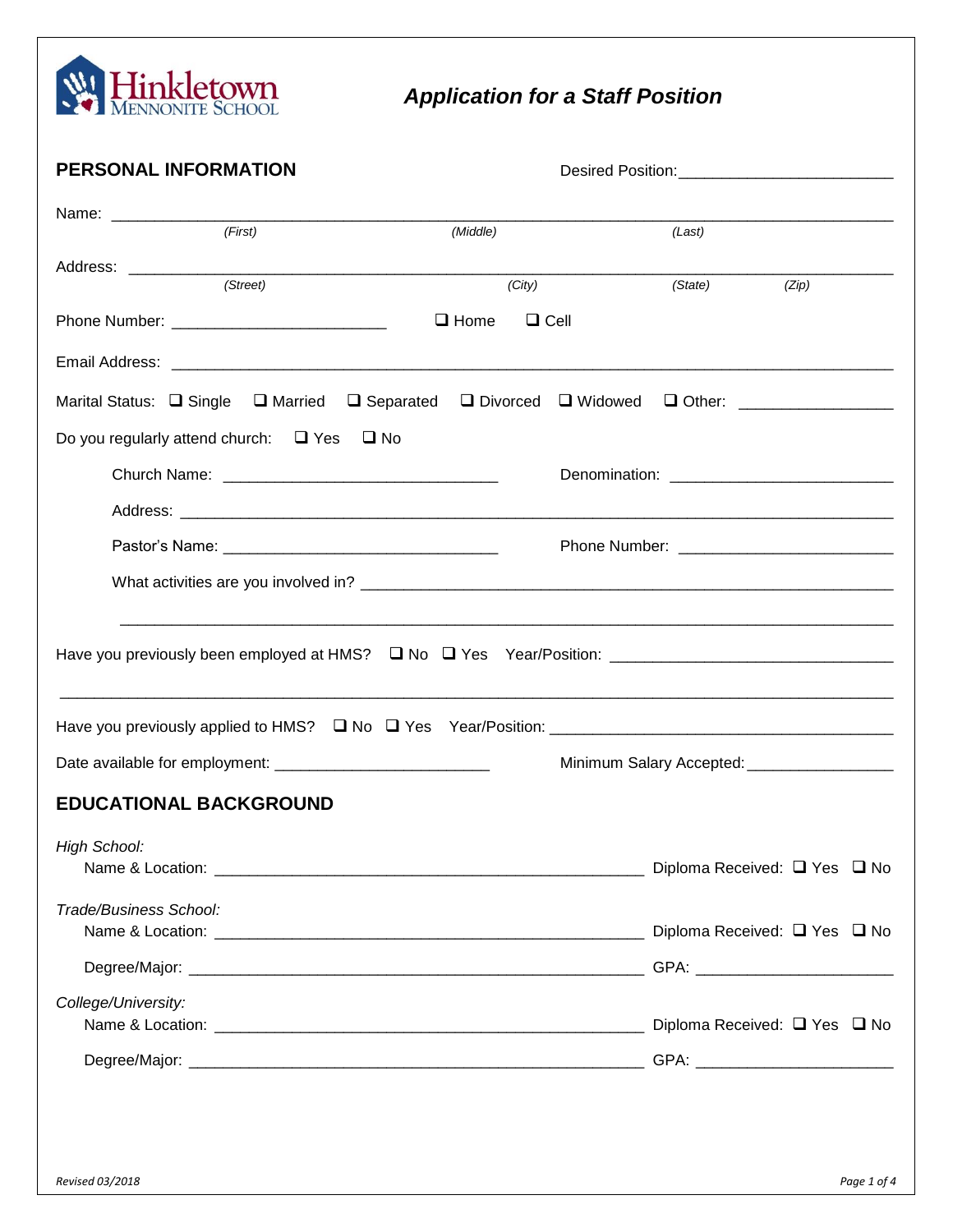### **EMPLOYMENT HISTORY**

Within the last ten years, have you been fired from any job for any reason or quit a job after being notified that you be fired?  $\Box$  No  $\Box$  Yes

| Start Date: <u>_____________________</u>                                                                                          |                                |                                                                                                                                                                                                                                |
|-----------------------------------------------------------------------------------------------------------------------------------|--------------------------------|--------------------------------------------------------------------------------------------------------------------------------------------------------------------------------------------------------------------------------|
|                                                                                                                                   |                                |                                                                                                                                                                                                                                |
|                                                                                                                                   |                                |                                                                                                                                                                                                                                |
|                                                                                                                                   |                                |                                                                                                                                                                                                                                |
|                                                                                                                                   |                                |                                                                                                                                                                                                                                |
|                                                                                                                                   |                                |                                                                                                                                                                                                                                |
| Starting Salary: ______________                                                                                                   | Ending Salary: _______________ |                                                                                                                                                                                                                                |
|                                                                                                                                   |                                |                                                                                                                                                                                                                                |
|                                                                                                                                   |                                |                                                                                                                                                                                                                                |
|                                                                                                                                   |                                |                                                                                                                                                                                                                                |
|                                                                                                                                   |                                |                                                                                                                                                                                                                                |
|                                                                                                                                   |                                |                                                                                                                                                                                                                                |
|                                                                                                                                   |                                |                                                                                                                                                                                                                                |
| Starting Salary: ______________                                                                                                   | Ending Salary: _______________ |                                                                                                                                                                                                                                |
| <b>DRIVING HISTORY</b><br>Please skip to the General Background section if you are not applying for a bus or van driver position. |                                |                                                                                                                                                                                                                                |
| Do you currently have a CDL licencse? $\Box$ Yes $\Box$ No                                                                        |                                |                                                                                                                                                                                                                                |
| Do you currently have a School Bus Endorsement? $\Box$ Yes $\Box$ No                                                              |                                |                                                                                                                                                                                                                                |
| Has any license or permit ever been suspended or revoked? $\Box$ No $\Box$ Yes - please explain below.                            |                                |                                                                                                                                                                                                                                |
| <b>Accident History (past 3 years):</b>                                                                                           |                                |                                                                                                                                                                                                                                |
|                                                                                                                                   |                                | Date: Nature of Accident: Nature of Accident: Nature of Accident: Nature of Accident: Nature of Accident: Nature of Accident: Nature of Accident: Nature of Accident: Nature of Accident: Nature of Accident: Nature of Accide |
|                                                                                                                                   |                                |                                                                                                                                                                                                                                |
| Date: ___________                                                                                                                 |                                |                                                                                                                                                                                                                                |
|                                                                                                                                   |                                |                                                                                                                                                                                                                                |
|                                                                                                                                   |                                |                                                                                                                                                                                                                                |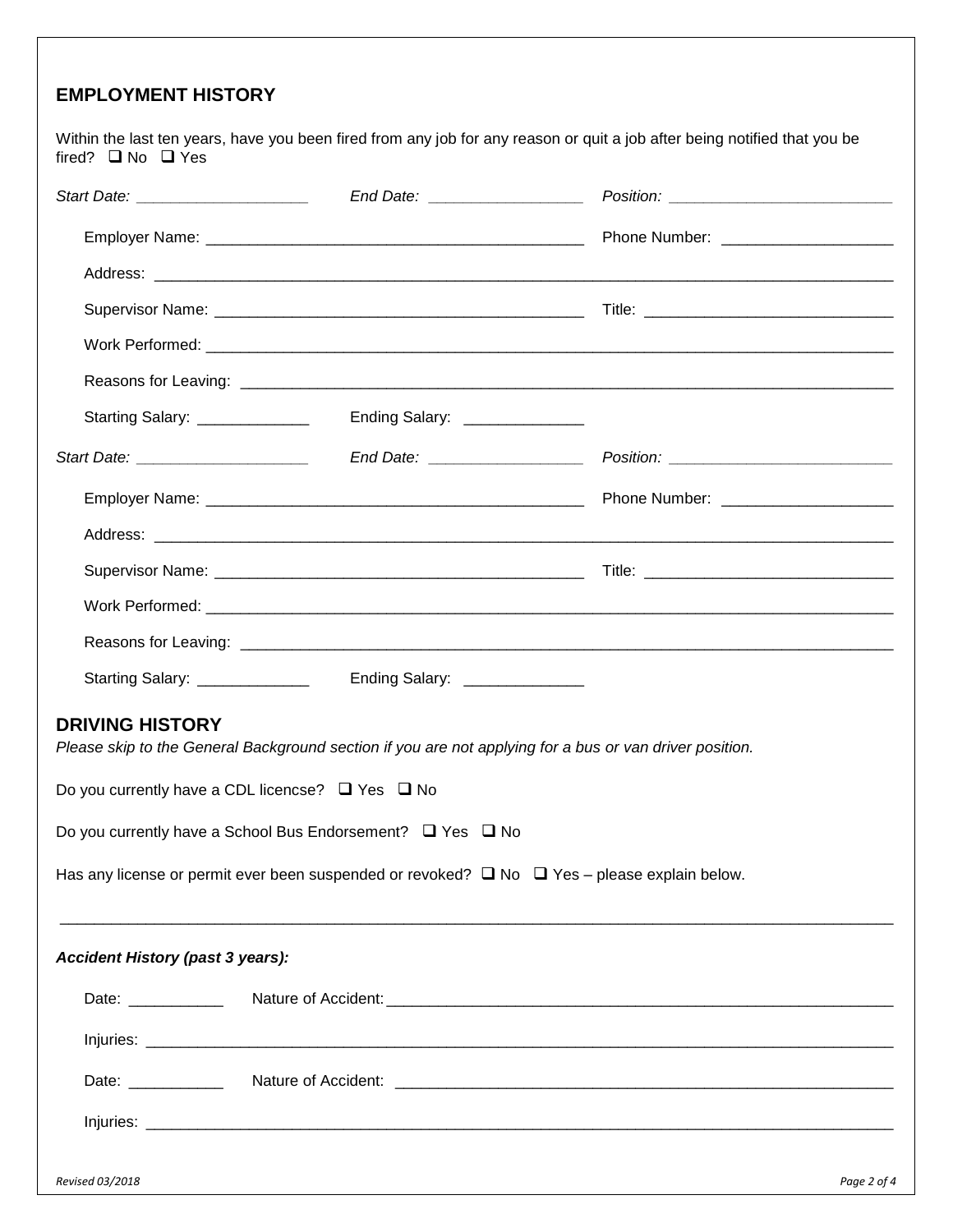| <b>GENERAL BACKGROUND INFORMATION</b><br>Please provide complete answers to all of the following questions. If you answer "Yes" to any question, you must list all<br>offenses, and for each conviction provide date of conviction and disposition, regardless of the date or location of<br>occurrence. Conviction of a criminal offense is not a bar to employment in all cases. Each case is considered on its<br>merits. Your answers will be verified with appropriate police records.<br>Criminal Offense includes felonies, misdemeanors, summary offenses and convictions resulting from a plea of "nolo<br>contendere" (no contest).<br>Conviction is an adjudication of guilt and includes determinations before a court, a district justice, or a magistrate, which<br>results in a fine, sentence or probation.<br>You may omit: minor traffic violations, offenses committed before your 18 <sup>th</sup> birthday which were adjudicated in juvenile<br>court or under a Youth Offender Law, and any convictions which have been expunged by a court or for which you<br>successfully completed an Accelerated Rehabilitative Disposition program.<br>Were you ever convicted of a criminal offense? $\Box$ No $\Box$ Yes<br>Are you currently under charges for a criminal offense? $\Box$ No $\Box$ Yes<br>Have you ever forfeited bond or collateral in connection with a criminal offense? $\Box$ No $\Box$ Yes<br>Are you subject to any visa or immigration status, which would prevent lawful employment? $\Box$ No $\Box$ Yes<br>Have you ever been professionally disciplined in any state? $\Box$ No $\Box$ Yes | Traffic Violations (past 3 years): |  |
|-----------------------------------------------------------------------------------------------------------------------------------------------------------------------------------------------------------------------------------------------------------------------------------------------------------------------------------------------------------------------------------------------------------------------------------------------------------------------------------------------------------------------------------------------------------------------------------------------------------------------------------------------------------------------------------------------------------------------------------------------------------------------------------------------------------------------------------------------------------------------------------------------------------------------------------------------------------------------------------------------------------------------------------------------------------------------------------------------------------------------------------------------------------------------------------------------------------------------------------------------------------------------------------------------------------------------------------------------------------------------------------------------------------------------------------------------------------------------------------------------------------------------------------------------------------------------------------------------------------------------------------------|------------------------------------|--|
|                                                                                                                                                                                                                                                                                                                                                                                                                                                                                                                                                                                                                                                                                                                                                                                                                                                                                                                                                                                                                                                                                                                                                                                                                                                                                                                                                                                                                                                                                                                                                                                                                                         |                                    |  |
|                                                                                                                                                                                                                                                                                                                                                                                                                                                                                                                                                                                                                                                                                                                                                                                                                                                                                                                                                                                                                                                                                                                                                                                                                                                                                                                                                                                                                                                                                                                                                                                                                                         |                                    |  |
|                                                                                                                                                                                                                                                                                                                                                                                                                                                                                                                                                                                                                                                                                                                                                                                                                                                                                                                                                                                                                                                                                                                                                                                                                                                                                                                                                                                                                                                                                                                                                                                                                                         |                                    |  |
|                                                                                                                                                                                                                                                                                                                                                                                                                                                                                                                                                                                                                                                                                                                                                                                                                                                                                                                                                                                                                                                                                                                                                                                                                                                                                                                                                                                                                                                                                                                                                                                                                                         |                                    |  |
|                                                                                                                                                                                                                                                                                                                                                                                                                                                                                                                                                                                                                                                                                                                                                                                                                                                                                                                                                                                                                                                                                                                                                                                                                                                                                                                                                                                                                                                                                                                                                                                                                                         |                                    |  |
|                                                                                                                                                                                                                                                                                                                                                                                                                                                                                                                                                                                                                                                                                                                                                                                                                                                                                                                                                                                                                                                                                                                                                                                                                                                                                                                                                                                                                                                                                                                                                                                                                                         |                                    |  |
|                                                                                                                                                                                                                                                                                                                                                                                                                                                                                                                                                                                                                                                                                                                                                                                                                                                                                                                                                                                                                                                                                                                                                                                                                                                                                                                                                                                                                                                                                                                                                                                                                                         |                                    |  |
|                                                                                                                                                                                                                                                                                                                                                                                                                                                                                                                                                                                                                                                                                                                                                                                                                                                                                                                                                                                                                                                                                                                                                                                                                                                                                                                                                                                                                                                                                                                                                                                                                                         |                                    |  |
|                                                                                                                                                                                                                                                                                                                                                                                                                                                                                                                                                                                                                                                                                                                                                                                                                                                                                                                                                                                                                                                                                                                                                                                                                                                                                                                                                                                                                                                                                                                                                                                                                                         |                                    |  |
|                                                                                                                                                                                                                                                                                                                                                                                                                                                                                                                                                                                                                                                                                                                                                                                                                                                                                                                                                                                                                                                                                                                                                                                                                                                                                                                                                                                                                                                                                                                                                                                                                                         |                                    |  |
|                                                                                                                                                                                                                                                                                                                                                                                                                                                                                                                                                                                                                                                                                                                                                                                                                                                                                                                                                                                                                                                                                                                                                                                                                                                                                                                                                                                                                                                                                                                                                                                                                                         |                                    |  |
|                                                                                                                                                                                                                                                                                                                                                                                                                                                                                                                                                                                                                                                                                                                                                                                                                                                                                                                                                                                                                                                                                                                                                                                                                                                                                                                                                                                                                                                                                                                                                                                                                                         |                                    |  |
|                                                                                                                                                                                                                                                                                                                                                                                                                                                                                                                                                                                                                                                                                                                                                                                                                                                                                                                                                                                                                                                                                                                                                                                                                                                                                                                                                                                                                                                                                                                                                                                                                                         |                                    |  |
|                                                                                                                                                                                                                                                                                                                                                                                                                                                                                                                                                                                                                                                                                                                                                                                                                                                                                                                                                                                                                                                                                                                                                                                                                                                                                                                                                                                                                                                                                                                                                                                                                                         |                                    |  |
|                                                                                                                                                                                                                                                                                                                                                                                                                                                                                                                                                                                                                                                                                                                                                                                                                                                                                                                                                                                                                                                                                                                                                                                                                                                                                                                                                                                                                                                                                                                                                                                                                                         |                                    |  |
|                                                                                                                                                                                                                                                                                                                                                                                                                                                                                                                                                                                                                                                                                                                                                                                                                                                                                                                                                                                                                                                                                                                                                                                                                                                                                                                                                                                                                                                                                                                                                                                                                                         |                                    |  |

I have read and am in agreement with the *Confession of Faith in a Mennonite Perspective* and the school's mission statement and philosophy of education.  $\Box$  Yes  $\Box$  No – please attach exceptions and explanations